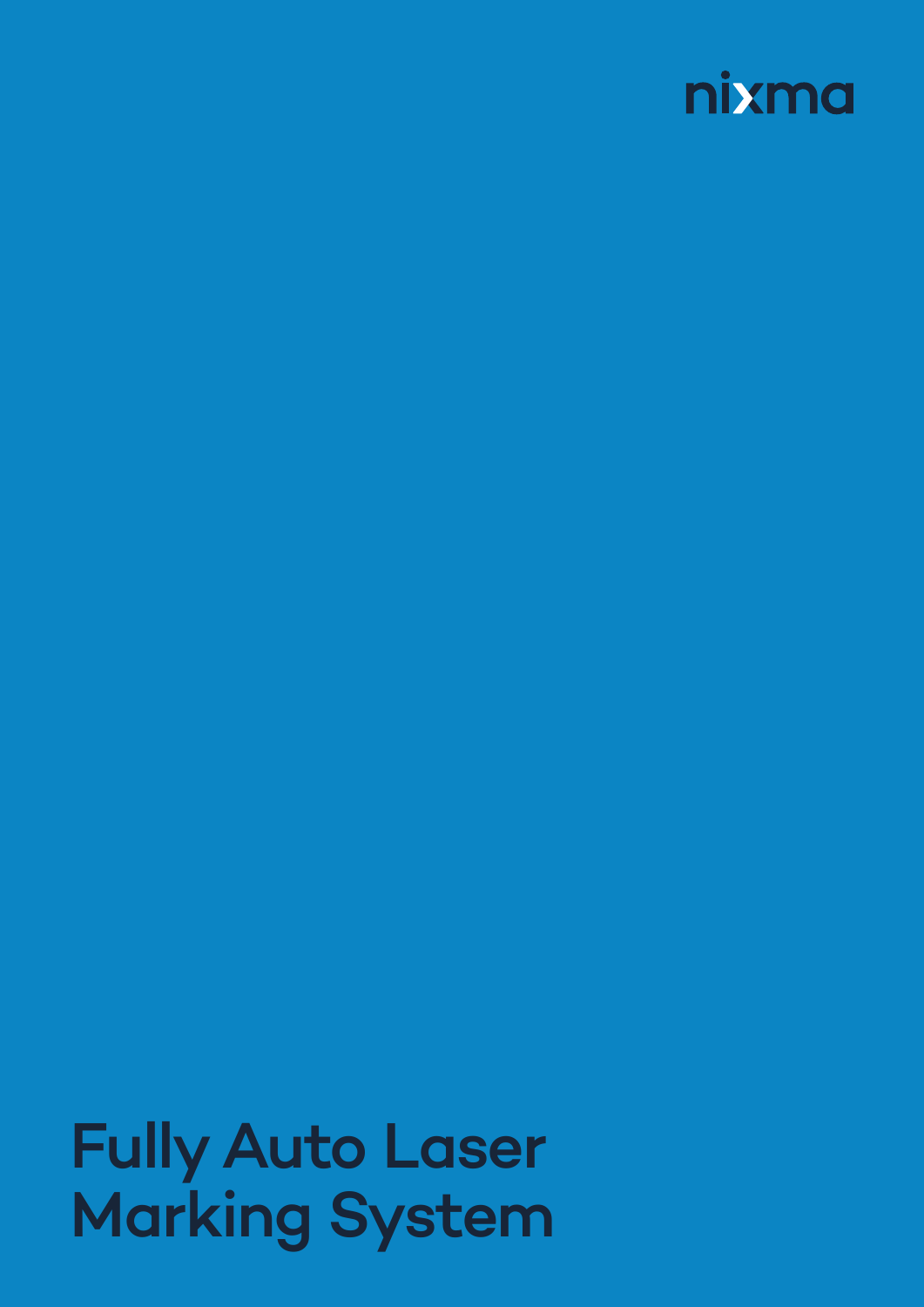## **Laser Marking Series**

The LM-Series are high speed and accurate laser marking systems with an optimal marking performance. This system offers the flexibility of manual and automated loading and unloading with optional (before & after) vision inspection.

The system can be tailored towards the most suitable types of laser module depending on the material, surface and marking speed requirements. The optional integrated camera can be used for pattern identification, 2D or barcode reading and comes with integrated networking mapping capabilities.

The LM-Series are capable of running multiple types of packages on one machine at a high and accurate speed, specifically suitable for the semicon industry.





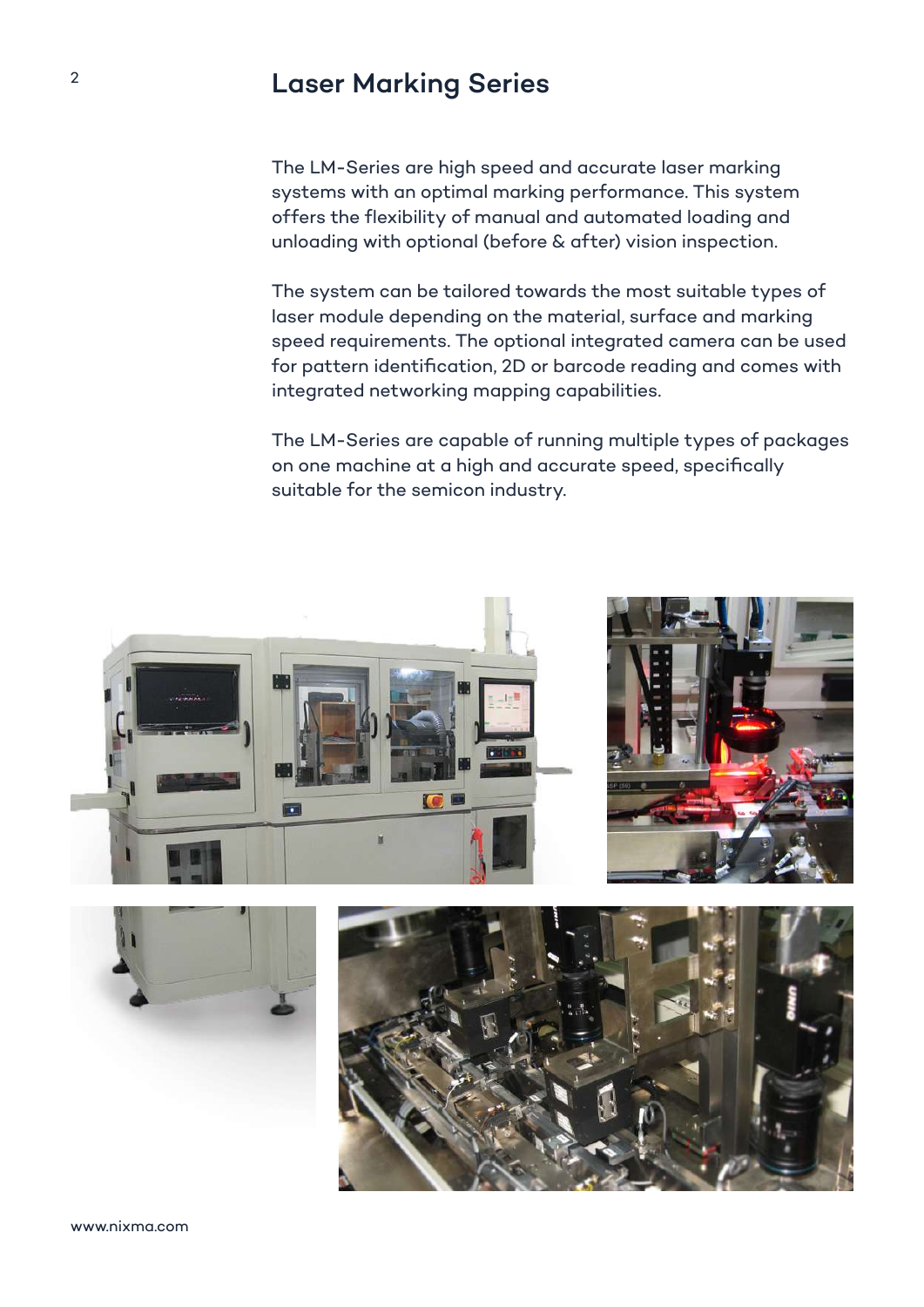## **Laser Marking Series**

| Specification            |                                    |                                  |
|--------------------------|------------------------------------|----------------------------------|
| Configuration            | Stand-alone                        |                                  |
| Laser Module             | <b>YV04 or CO2 Laser Module</b>    |                                  |
| Actuators                | Indexer                            | Step Motor + Ball Screw drive    |
|                          | <b>Loading &amp; Unloading</b>     | Step Motor + Ball Screw drive    |
| <b>Motion Controller</b> | <b>Motion</b>                      | <b>Multiple Axis</b>             |
|                          | <b>Parameters</b>                  | <b>Velocity and Acceleration</b> |
| Performance              | <b>XYZU Accuracy</b>               | $+/- 0.02$ mm                    |
|                          | <b>XYZU Repeatablity</b>           | $+/- 0.05$ mm                    |
| Control                  | HostMulis, teres iment.            | <b>Pentium Class PC</b>          |
|                          | <b>Operating SystemCiptiorips,</b> | <b>Windows XP</b>                |
|                          | MonitorGo es virit; Casdam.        | <b>LCD</b>                       |
|                          | ControlBonsullegerri               | Mouse & Mini Keyboard            |
| Utiliti es               | <b>Electrical</b>                  | 110/250V, 50/60Hz, 10/20 Amp     |
|                          | <b>Compressed Air</b>              | 5 bar (70psi), 0.5cfm            |
|                          |                                    | (depends on valve consumption)   |